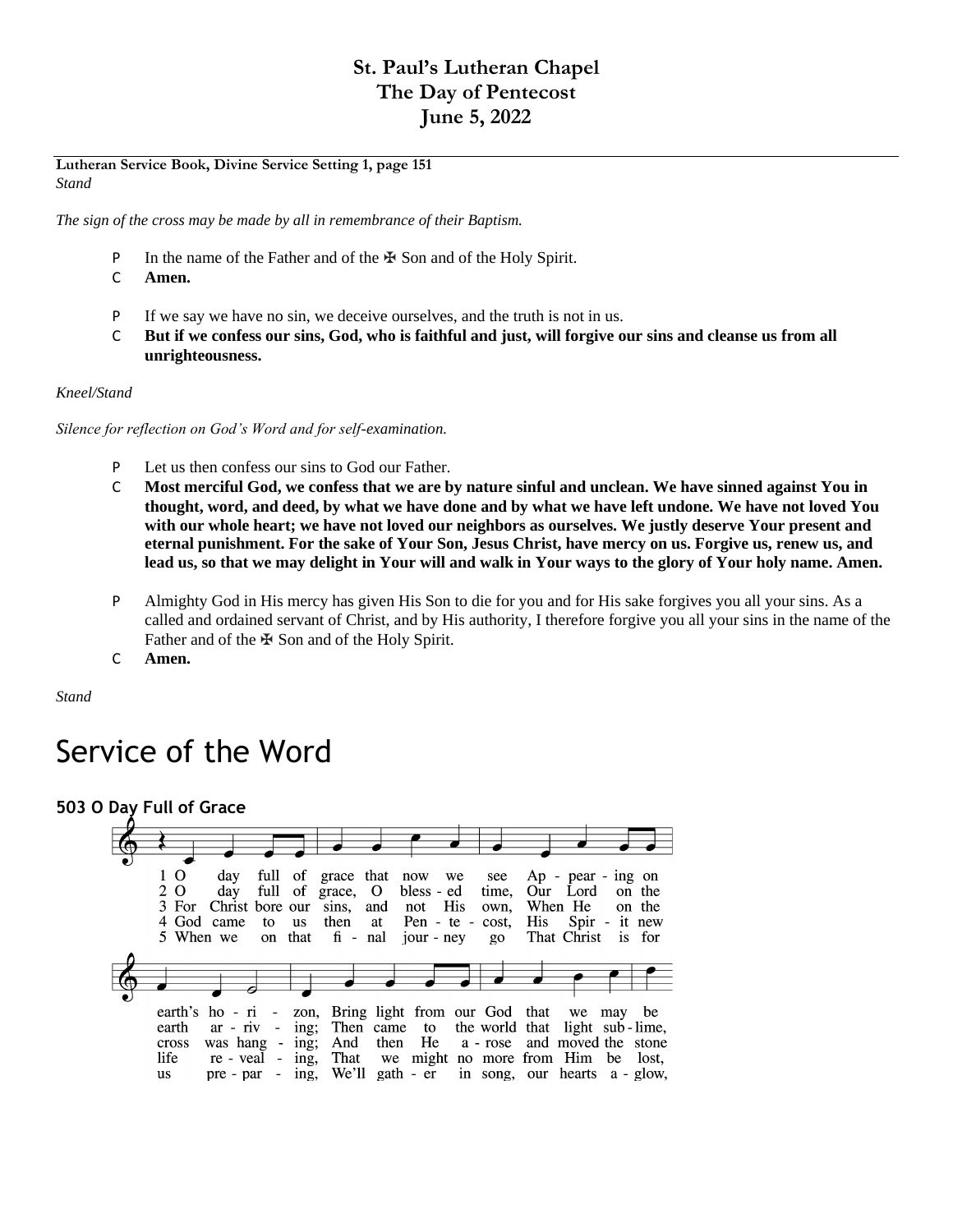|                                        | Re - plete<br>Great joy<br>That<br>we.<br>All<br>All<br>joy                                                                                                 | in<br>for<br>$un -$<br>dark - ness<br>of | His<br><b>us</b><br>to<br>for<br>the         | 10Y<br>all<br>Him<br><b>us</b> | this sea<br>re - triev<br>be - long<br>dis - pel<br>heav-ens shar | $\blacksquare$                                                                                                                            | son.<br>ing;<br>ing,<br>ling.<br>ing, | God,<br>For<br>His<br>And | shine<br>$Je -$<br>Might join<br>flame<br>walk |                                                                                                    | for<br><b>us</b><br>all<br>sus<br>with<br>- an<br>will<br>the<br>the<br>in |
|----------------------------------------|-------------------------------------------------------------------------------------------------------------------------------------------------------------|------------------------------------------|----------------------------------------------|--------------------------------|-------------------------------------------------------------------|-------------------------------------------------------------------------------------------------------------------------------------------|---------------------------------------|---------------------------|------------------------------------------------|----------------------------------------------------------------------------------------------------|----------------------------------------------------------------------------|
|                                        |                                                                                                                                                             |                                          |                                              |                                |                                                                   |                                                                                                                                           |                                       |                           |                                                |                                                                                                    |                                                                            |
|                                        |                                                                                                                                                             |                                          |                                              |                                |                                                                   |                                                                                                                                           |                                       |                           |                                                |                                                                                                    | π                                                                          |
|                                        |                                                                                                                                                             |                                          |                                              |                                |                                                                   |                                                                                                                                           |                                       |                           |                                                |                                                                                                    |                                                                            |
| О.                                     | now in<br>mor-tals did<br>gel - ic hosts to raise<br>mark of sin<br>light of God's own place,<br>Text: Scandinavian, c. 1450; tr. Gerald Thorson, 1921-2001 |                                          | this dark place;<br>em - brace,<br>ef - face | All<br>Our<br>And              |                                                                   | Your name on our hearts em - bla<br>dark-ness and shame re-mov<br>$\overline{v}$ voic - es<br>bring to<br>With an - gels His name a - dor | $\mathbf{in}$<br>us                   |                           | end - less sing<br>all His heal                | $\overline{\phantom{a}}$<br>$\blacksquare$<br>$\overline{\phantom{a}}$<br>$\overline{\phantom{a}}$ | zon.<br>ing.<br>ing.<br>ing.<br>ing.                                       |
| Tune: Christoph E. F. Weyse, 1774-1842 |                                                                                                                                                             |                                          |                                              |                                |                                                                   |                                                                                                                                           |                                       |                           |                                                |                                                                                                    |                                                                            |

Tune: Christoph E. F. Weyse, 1774–1842<br>Text: © 1978 Lutheran Book of Worship. Used by permission: LSB Hymn License no. 110001899<br>Tune: Public domain

- A In peace let us pray to the Lord.
- C **Lord, have mercy.**
- A For the peace from above and for our salvation let us pray to the Lord.
- C **Lord, have mercy.**
- A For the peace of the whole world, for the well-being of the Church of God, and for the unity of all let us pray to the Lord.
- C **Lord, have mercy.**
- A For this holy house and for all who offer here their worship and praise let us pray to the Lord.
- C **Lord, have mercy.**
- A Help, save, comfort, and defend us, gracious Lord.
- C **Amen.**

## **This Is the Feast** *LSB 155*

C **This is the feast of victory for our God. Alleluia, alleluia, alleluia.**

**Worthy is Christ, the Lamb who was slain, whose blood set us free to be people of God.**

**This is the feast of victory for our God. Alleluia, alleluia, alleluia.**

**Power, riches, wisdom, and strength, and honor, blessing, and glory are His.**

**This is the feast of victory for our God. Alleluia, alleluia, alleluia.**

**Sing with all the people of God, and join in the hymn of all creation: Blessing, honor, glory, and might be to God and the Lamb forever. Amen.**

**This is the feast of victory for our God. Alleluia, alleluia, alleluia.**

**For the Lamb who was slain has begun His reign. Alleluia.**

**This is the feast of victory for our God. Alleluia, alleluia, alleluia.**

# **Salutation and Collect of the Day**

P The Lord be with you.

**Kyrie** *LSB 152*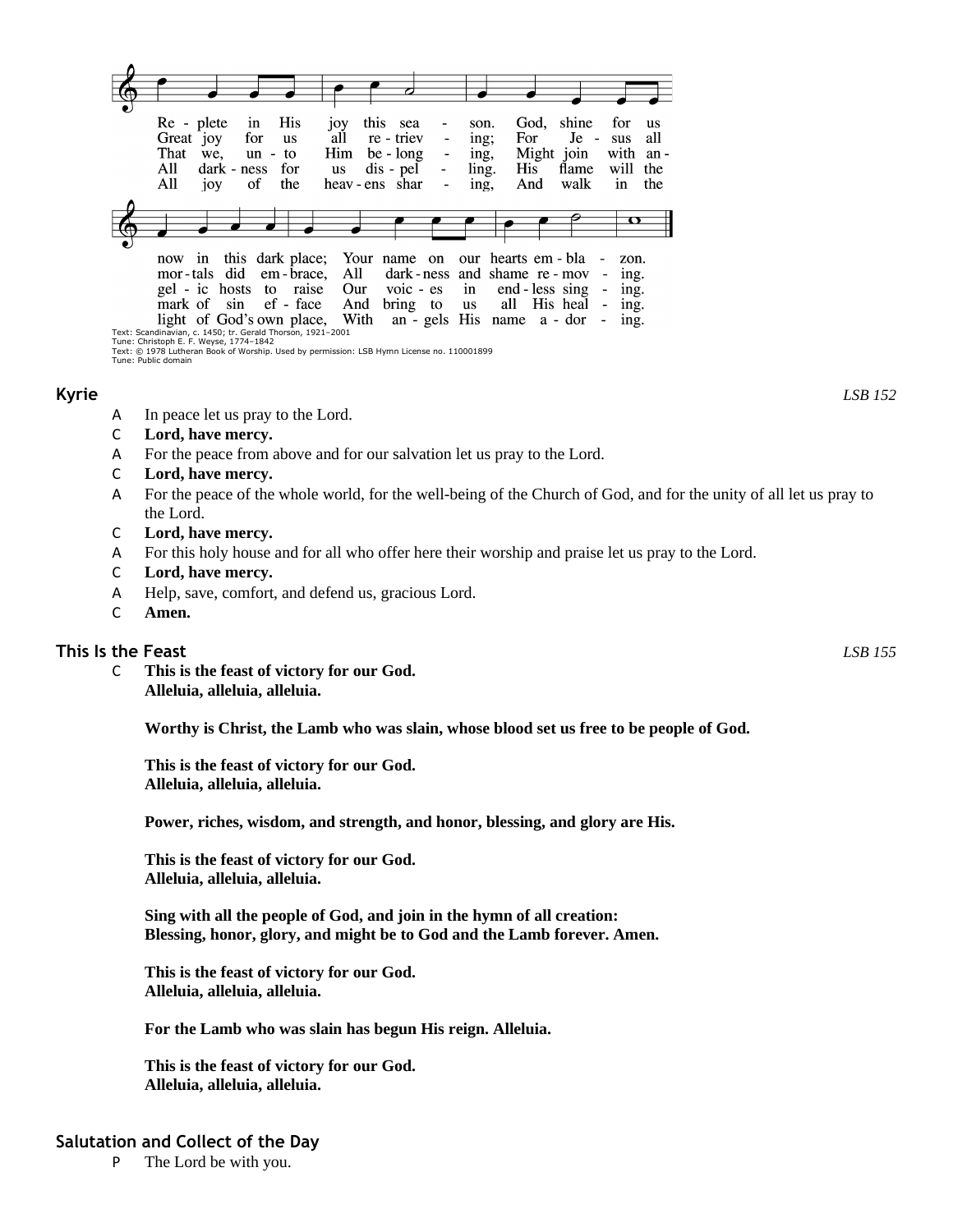#### C **And also with you.**

P Let us pray.

O God, on this day You once taught the hearts of Your faithful people by sending them the light of Your Holy Spirit. Grant us in our day by the same Spirit to have a right understanding in all things and evermore to rejoice in His holy consolation; through Jesus Christ, Your Son, our Lord, who lives and reigns with You and the Holy Spirit, one God, now and forever.

C **Amen.**

#### *Sit*

#### **Old Testament Reading** *Genesis 11:1–9*

<sup>1</sup>Now the whole earth had one language and the same words. <sup>2</sup>And as people migrated from the east, they found a plain in the land of Shinar and settled there. <sup>3</sup>And they said to one another, "Come, let us make bricks, and burn them thoroughly." And they had brick for stone, and bitumen for mortar. <sup>4</sup>Then they said, "Come, let us build ourselves a city and a tower with its top in the heavens, and let us make a name for ourselves, lest we be dispersed over the face of the whole earth." <sup>5</sup>And the LORD came down to see the city and the tower, which the children of man had built. <sup>6</sup>And the LORD said, "Behold, they are one people, and they have all one language, and this is only the beginning of what they will do. And nothing that they propose to do will now be impossible for them. <sup>7</sup>Come, let us go down and there confuse their language, so that they may not understand one another's speech." <sup>8</sup>So the LORD dispersed them from there over the face of all the earth, and they left off building the city. <sup>9</sup>Therefore its name was called Babel, because there the LORD confused the language of all the earth. And from there the LORD dispersed them over the face of all the earth.

- A This is the Word of the Lord.
- C **Thanks be to God.**

**Psalm** *Psalm 143; antiphon: v. 10*

<sup>1</sup>Hear my prayer, O LORD; give ear to my pleas for | mercy!\* In your faithfulness answer me, in your | righteousness! <sup>2</sup>Enter not into judgment with your | servant,\* for no one living is righteous be- | fore you. <sup>3</sup>For the enemy has pursued my soul; he has crushed my life to the ground;\* he has made me sit in darkness like | those long dead. <sup>4</sup>Therefore my spirit faints with- | in me;\* my heart within me | is appalled. <sup>5</sup>I remember the days of old; I meditate on all that | you have done;\* I ponder the work | of your hands. <sup>6</sup>I stretch out my | hands to you;\* my soul thirsts for you like a | parched land. <sup>7</sup>Answer me quickly, O LORD! My | spirit fails!\* Hide not your face from me, lest I be like those who go down | to the pit. <sup>8</sup>Let me hear in the morning of your steadfast love, for in | you I trust.\* Make me know the way I should go, for to you I lift | up my soul. <sup>9</sup>Deliver me from my enemies, | O LORD!\*

I have fled to you for | refuge! <sup>10</sup>Teach me to do your will,

for you | are my God!\*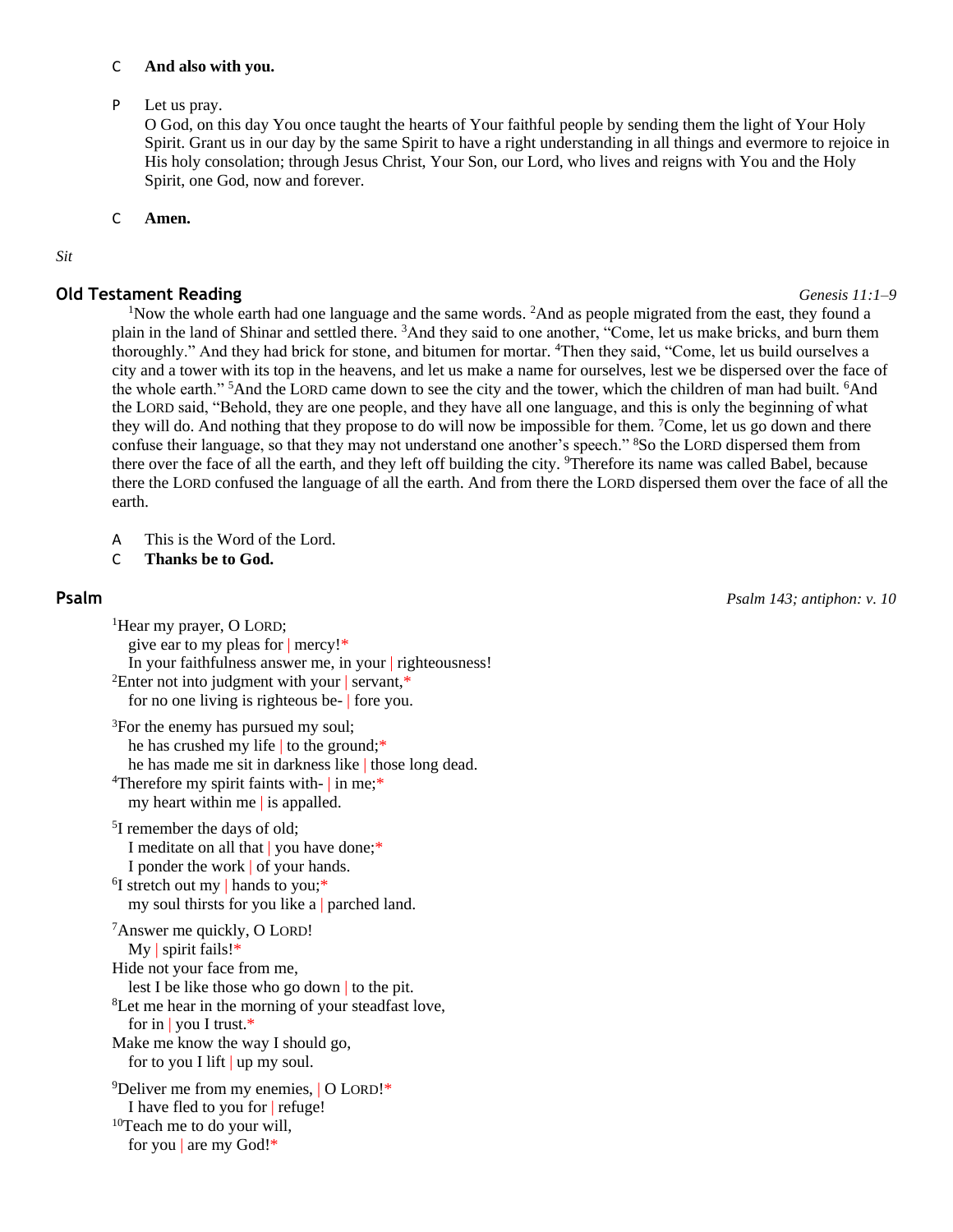Let your good Spirit lead me on | level ground!

<sup>11</sup>For your name's sake, O LORD, pre- | serve my life!\* In your righteousness bring my soul out of | trouble!

<sup>12</sup>And in your steadfast love you will cut off my  $|$  enemies,\* and you will destroy all the adversaries of my soul, for I am your | servant.

**Glory be to the Father and | to the Son**\* **and to the Holy | Spirit; as it was in the be- | ginning,**\* **is now, and will be forever. | Amen.**

#### • **Second Reading** *Acts 2:1–21*

<sup>1</sup>When the day of Pentecost arrived, they were all together in one place. <sup>2</sup>And suddenly there came from heaven a sound like a mighty rushing wind, and it filled the entire house where they were sitting. <sup>3</sup>And divided tongues as of fire appeared to them and rested on each one of them. <sup>4</sup>And they were all filled with the Holy Spirit and began to speak in other tongues as the Spirit gave them utterance.

<sup>5</sup>Now there were dwelling in Jerusalem Jews, devout men from every nation under heaven. <sup>6</sup>And at this sound the multitude came together, and they were bewildered, because each one was hearing them speak in his own language. <sup>7</sup>And they were amazed and astonished, saying, "Are not all these who are speaking Galileans? <sup>8</sup>And how is it that we hear, each of us in his own native language? <sup>9</sup>Parthians and Medes and Elamites and residents of Mesopotamia, Judea and Cappadocia, Pontus and Asia, <sup>10</sup>Phrygia and Pamphylia, Egypt and the parts of Libya belonging to Cyrene, and visitors from Rome, <sup>11</sup>both Jews and proselytes, Cretans and Arabians—we hear them telling in our own tongues the mighty works of God." <sup>12</sup>And all were amazed and perplexed, saying to one another, "What does this mean?" <sup>13</sup>But others mocking said, "They are filled with new wine."

<sup>14</sup>But Peter, standing with the eleven, lifted up his voice and addressed them, "Men of Judea and all who dwell in Jerusalem, let this be known to you, and give ear to my words. <sup>15</sup>For these men are not drunk, as you suppose, since it is only the third hour of the day.  ${}^{16}$ But this is what was uttered through the prophet Joel:

17""And in the last days it shall be, God declares, that I will pour out my Spirit on all flesh, and your sons and your daughters shall prophesy, and your young men shall see visions, and your old men shall dream dreams; <sup>18</sup>even on my male servants and female servants in those days I will pour out my Spirit, and they shall prophesy. <sup>19</sup>And I will show wonders in the heavens above and signs on the earth below, blood, and fire, and vapor of smoke; <sup>20</sup>the sun shall be turned to darkness and the moon to blood, before the day of the Lord comes, the great and magnificent day.  $21$ And it shall come to pass that everyone who calls upon the name of the Lord shall be saved.'"

- A This is the Word of the Lord.
- C **Thanks be to God.**

#### *Stand*

## **Alleluia and Verse** *LSB 156*

- C **Alleluia. Lord, to whom shall we go? You have the words of eternal life.**
	- **Alleluia, alleluia.**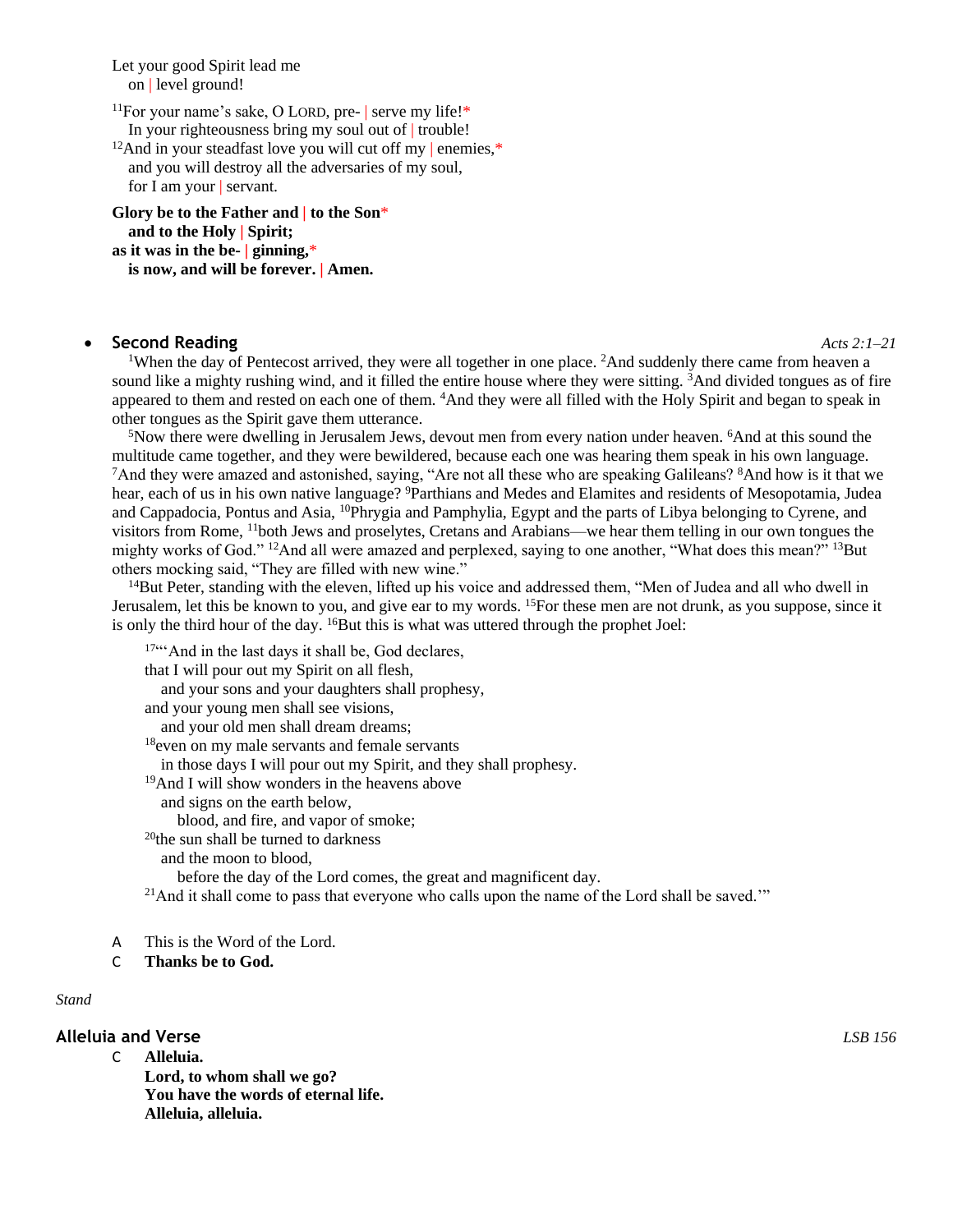#### **Holy Gospel** *John 14:23–31*

The Holy Gospel according to St. John, the fourteenth chapter.

#### C **Glory to You, O Lord.**

 $^{23}$ Jesus answered him, "If anyone loves me, he will keep my word, and my Father will love him, and we will come to him and make our home with him. <sup>24</sup>Whoever does not love me does not keep my words. And the word that you hear is not mine but the Father's who sent me.

<sup>25"</sup>These things I have spoken to you while I am still with you. <sup>26</sup>But the Helper, the Holy Spirit, whom the Father will send in my name, he will teach you all things and bring to your remembrance all that I have said to you. <sup>27</sup>Peace I leave with you; my peace I give to you. Not as the world gives do I give to you. Let not your hearts be troubled, neither let them be afraid. <sup>28</sup>You heard me say to you, 'I am going away, and I will come to you.' If you loved me, you would have rejoiced, because I am going to the Father, for the Father is greater than I. <sup>29</sup>And now I have told you before it takes place, so that when it does take place you may believe. <sup>30</sup>I will no longer talk much with you, for the ruler of this world is coming. He has no claim on me, <sup>31</sup>but I do as the Father has commanded me, so that the world may know that I love the Father. Rise, let us go from here."

- P This is the Gospel of the Lord.
- C **Praise to You, O Christ.**

#### *Sit*



**<sup>497</sup> Come, Holy Ghost, God and Lord**

Text: © 1941 Concordia Publishing House. Used by permission: LSB Hymn License no. 110001899 Tune: Public domain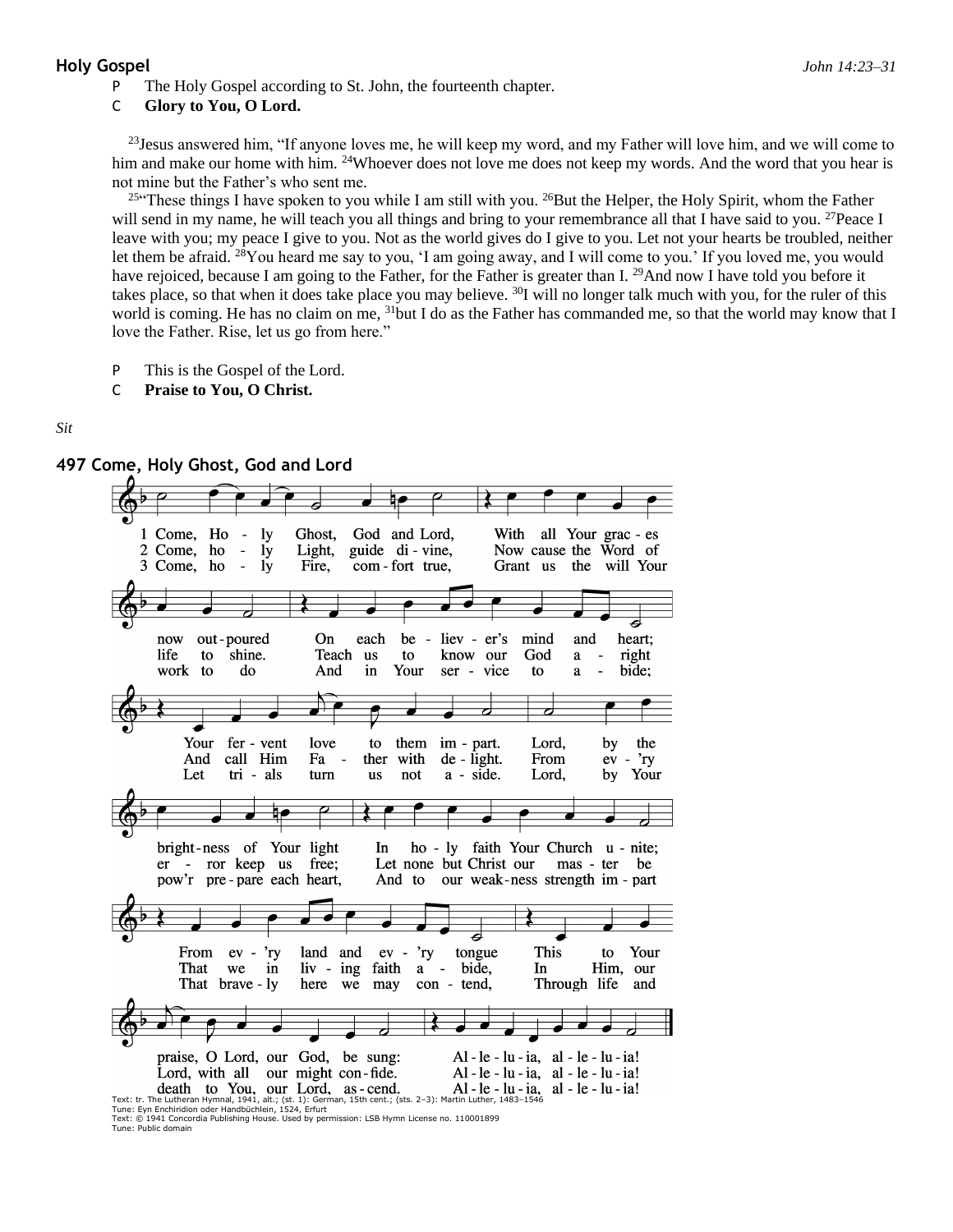*Stand*

### **Nicene Creed**

- C **I believe in one God,**
	- **the Father Almighty, maker of heaven and earth and of all things visible and invisible.**

**And in one Lord Jesus Christ, the only-begotten Son of God, begotten of His Father before all worlds, God of God, Light of Light, very God of very God, begotten, not made, being of one substance with the Father, by whom all things were made; who for us men and for our salvation came down from heaven and was incarnate by the Holy Spirit of the virgin Mary and was made man; and was crucified also for us under Pontius Pilate. He suffered and was buried. And the third day He rose again according to the Scriptures and ascended into heaven and sits at the right hand of the Father. And He will come again with glory to judge both the living and the dead, whose kingdom will have no end.**

**And I believe in the Holy Spirit, the Lord and giver of life, who proceeds from the Father and the Son, who with the Father and the Son together is worshiped and glorified, who spoke by the prophets. And I believe in one holy Christian and apostolic Church, I acknowledge one Baptism for the remission of sins, and I look for the resurrection of the dead and the life** T **of the world to come. Amen.**

# **Reception of New Members**

# **Prayer of the Church**

*Stand*

# **Offertory** *LSB 159*

C **What shall I render to the Lord for all His benefits to me? I will offer the sacrifice of thanksgiving and will call on the name of the Lord. I will take the cup of salvation and will call on the name of the Lord. I will pay my vows to the Lord now in the presence of all His people, in the courts of the Lord's house, in the midst of you, O Jerusalem.**

# Service of the Sacrament

# **Preface** *LSB 160*

- P The Lord be with you.
- C **And also with you.**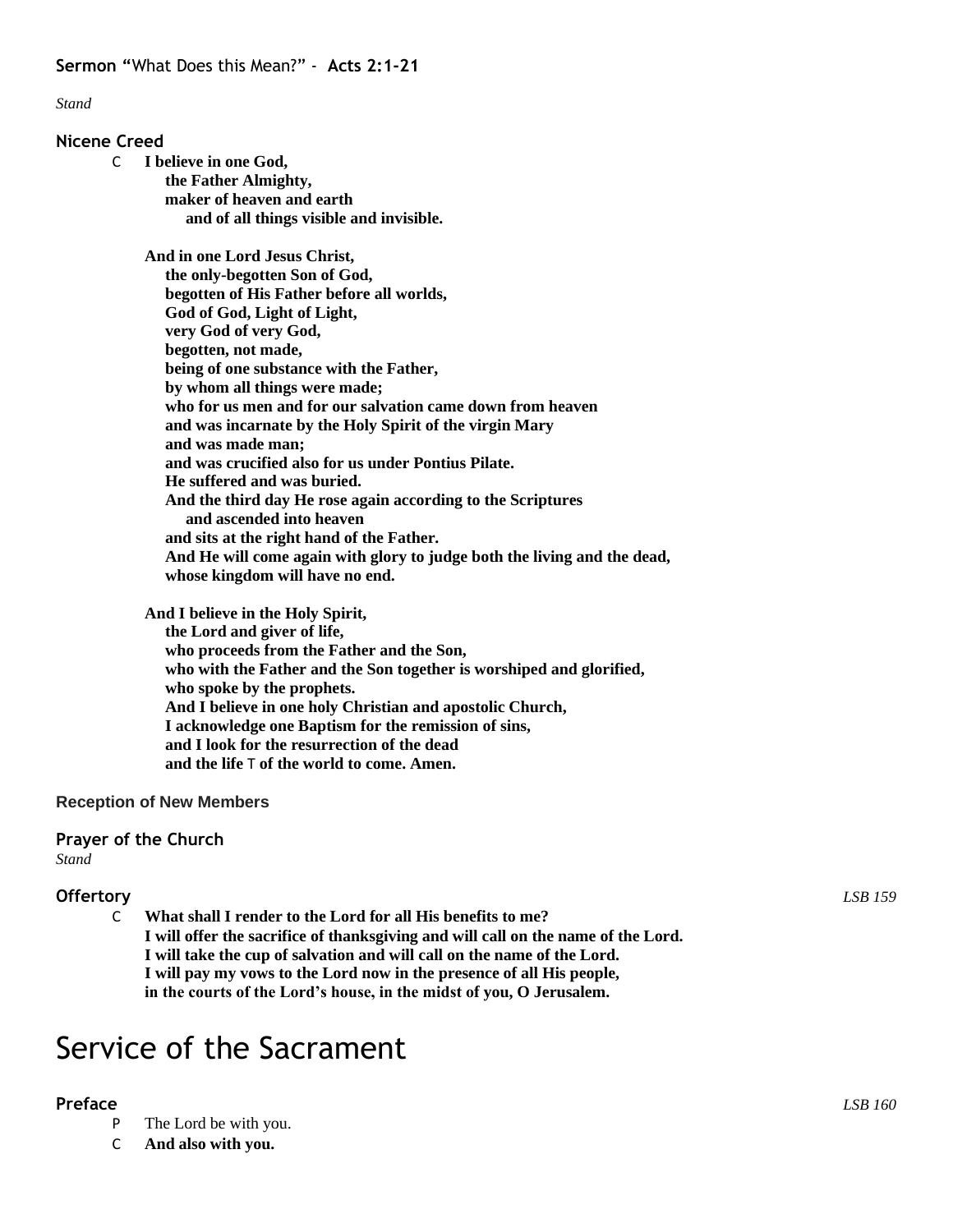- P Lift up your hearts.
- C **We lift them to the Lord.**
- P Let us give thanks to the Lord our God.
- C **It is right to give Him thanks and praise.**
- P It is truly good, right, and salutary that we should at all times and in all places give thanks to You, holy Lord, almighty Father, everlasting God, through Jesus Christ, our Lord, who ascended above the heavens and, sitting at Your right hand, poured out on this day the promised Holy Spirit on His chosen disciples. For all this the whole earth rejoices with exceeding joy. Therefore with angels and archangels and with all the company of heaven we laud and magnify Your glorious name, evermore praising You and saying:

### **Sanctus** *LSB 161*

C **Holy, holy, holy Lord God of pow'r and might: Heaven and earth are full of Your glory. Hosanna. Hosanna. Hosanna in the highest. Blessed is He who comes in the name of the Lord. Hosanna in the highest.**

# **Prayer of Thanksgiving** *LSB 161*

P Blessed are You, Lord of heaven and earth, for You have had mercy on those whom You created and sent Your only-begotten Son into our flesh to bear our sin and be our Savior. With repentant joy we receive the salvation accomplished for us by the all-availing sacrifice of His body and His blood on the cross.

Gathered in the name and the remembrance of Jesus, we beg You, O Lord, to forgive, renew, and strengthen us with Your Word and Spirit. Grant us faithfully to eat His body and drink His blood as He bids us do in His own testament. Gather us together, we pray, from the ends of the earth to celebrate with all the faithful the marriage feast of the Lamb in His kingdom, which has no end. Graciously receive our prayers; deliver and preserve us. To You alone, O Father, be all glory, honor, and worship, with the Son and the Holy Spirit, one God, now and forever.

C **Amen.**

# **The Words of Our Lord**

P Our Lord Jesus Christ, on the night when He was betrayed, took bread, and when He had given thanks, He broke it and gave it to the disciples and said: "Take, eat; this is My  $\oplus$  body, which is given for you. This do in remembrance of Me."

In the same way also He took the cup after supper, and when He had given thanks, He gave it to them, saying: "Drink of it, all of you; this cup is the new testament in My  $\oplus$  blood, which is shed for you for the forgiveness of sins. This do, as often as you drink it, in remembrance of Me."

- P As often as we eat this bread and drink this cup, we proclaim the Lord's death until He comes.
- C **Amen. Come, Lord Jesus.**
- P O Lord Jesus Christ, only Son of the Father, in giving us Your body and blood to eat and to drink, You lead us to remember and confess Your holy cross and passion, Your blessed death, Your rest in the tomb, Your resurrection from the dead, Your ascension into heaven, and Your coming for the final judgment. So remember us in Your kingdom and teach us to pray:

#### **Lord's Prayer**

C **Our Father who art in heaven, hallowed be Thy name, Thy kingdom come, Thy will be done on earth as it is in heaven; give us this day our daily bread; and forgive us our trespasses**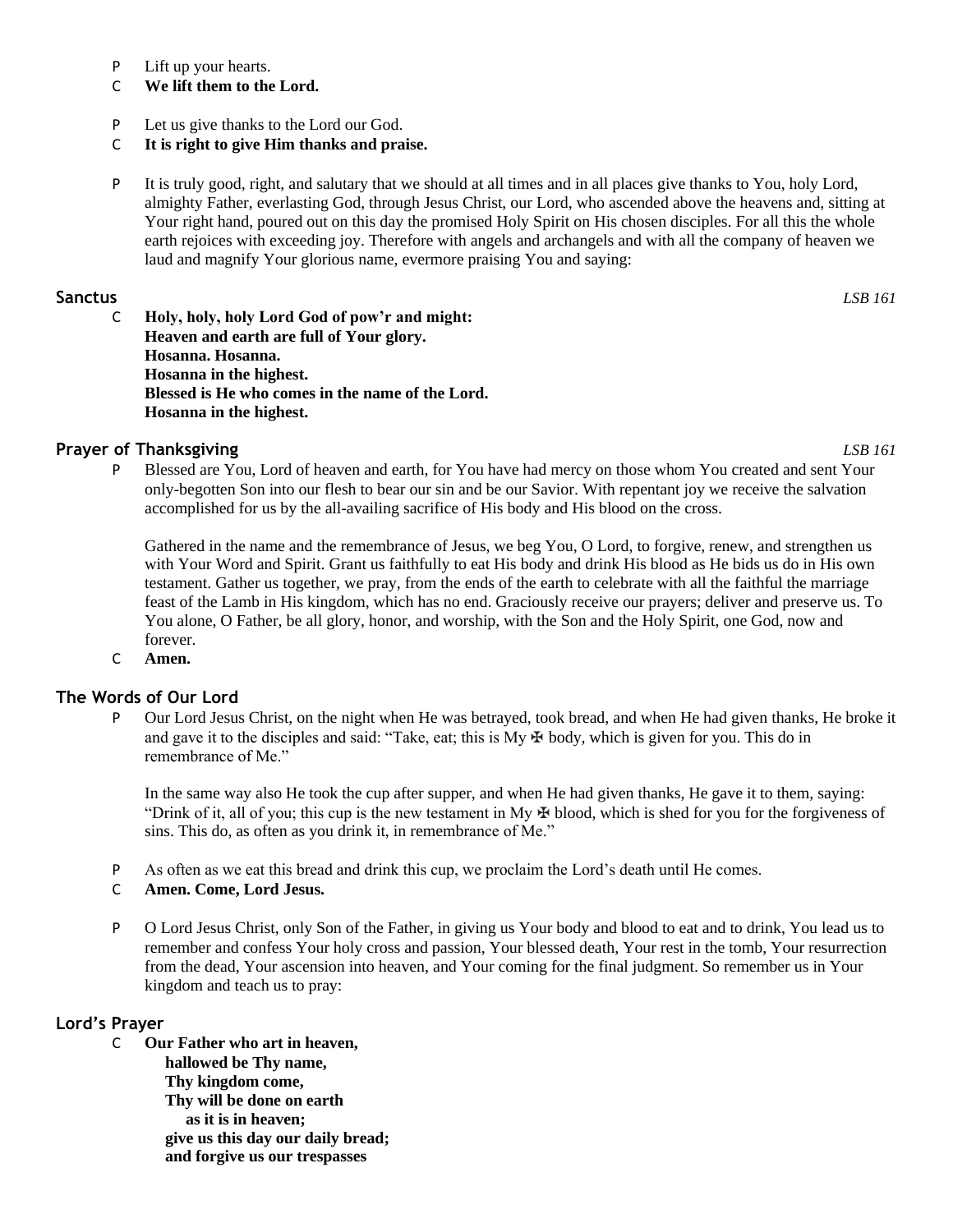**as we forgive those who trespass against us; and lead us not into temptation, but deliver us from evil. For Thine is the kingdom and the power and the glory forever and ever. Amen.**

#### **Pax Domini** *LSB 163*

- P The peace of the Lord be with you always.
- C **Amen.**

#### **Agnus Dei** *LSB 163*

C **Lamb of God, You take away the sin of the world; have mercy on us. Lamb of God, You take away the sin of the world; have mercy on us. Lamb of God, You take away the sin of the world; grant us peace.**

#### *Sit*

#### **Distribution**

#### **Concerning the Holy Communion**

We ordinarily offer the Lord's Supper only to those who are communicant members of a congregation of the Lutheran Church-Missouri Synod or of congregations which are part of a church body which is in altar or pulpit fellowship with the LCMS. The Scriptures teach that Holy Communion is to be a confession of a common faith (1 Cor. 10:17, Acts 2:42) and that those who are unprepared may even do themselves spiritual harm (1 Cor. 11:23-32). We do not hereby presume to question another's faith in Christ, but hold this historic position out of love for God's Word and in care for souls. Inviting all Christians to Communion would imply a oneness which does not yet exist but for which we must all pray. Even as we try to respect the practices of other Christian denominations so we ask others to respect our practice. Those who would like to discuss this practice at more length may make an appointment with our pastor to do so.

If you are unable to receive Holy Communion, but wish to receive a blessing, please feel free to come forward. Please stand with your hands behind your back to indicate that you would like a blessing.

# **913 O Holy Spirit, Enter In**

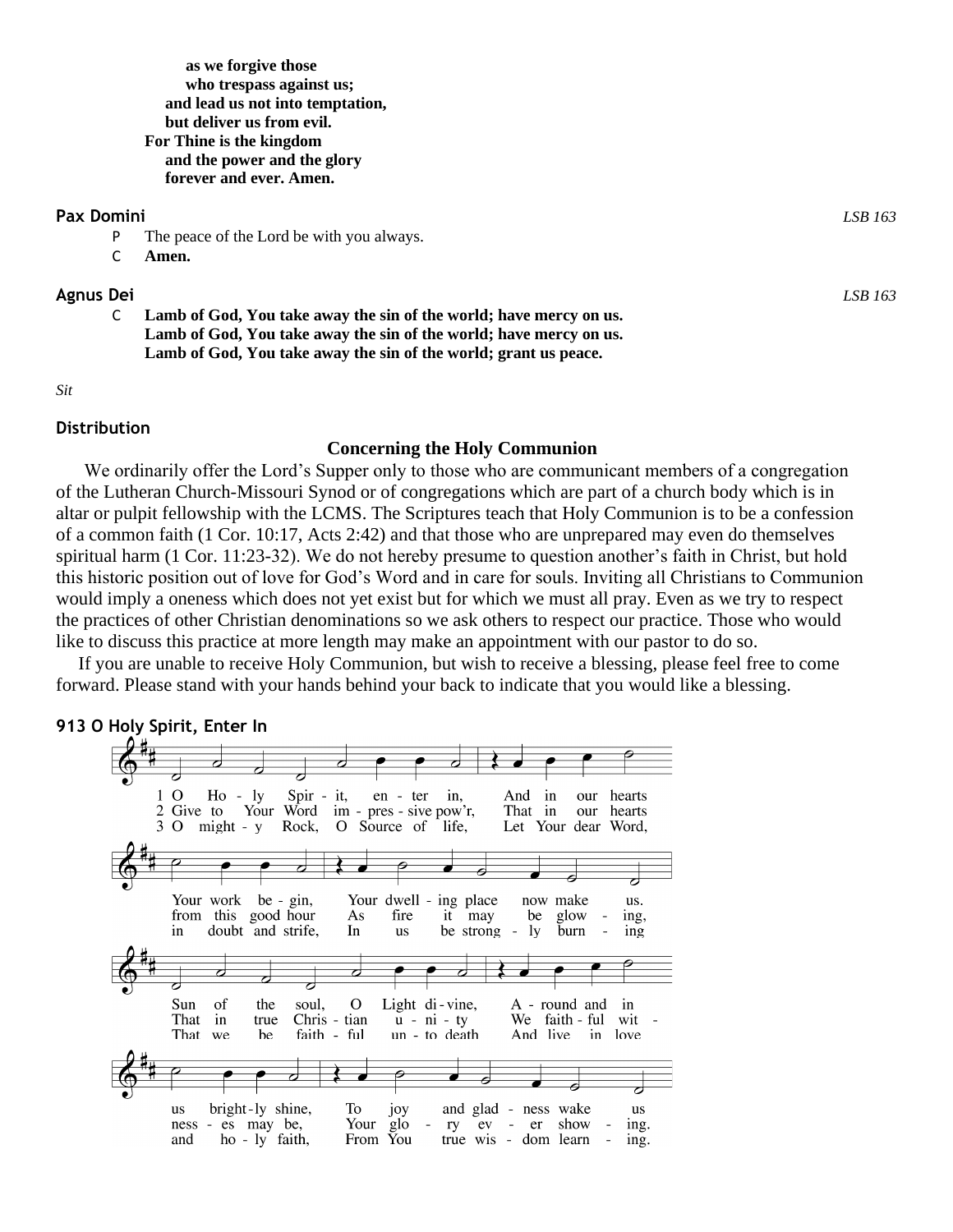

Tune: Philipp Nicolai, 1556–1608 Text and tune: Public domain

# **650 Holy Spirit, Ever Dwelling**



*Stand*

#### **Thank the Lord** *LSB 164*

C **Thank the Lord and sing His praise; tell ev'ryone what He has done. Let all who seek the Lord rejoice and proudly bear His name. He recalls His promises and leads His people forth in joy with shouts of thanksgiving. Alleluia, alleluia.**

#### **Post-Communion Collect**

A Let us pray.

We give thanks to You, almighty God, that You have refreshed us through this salutary gift, and we implore You that of Your mercy You would strengthen us through the same in faith toward You and in fervent love toward one another; through Jesus Christ, Your Son, our Lord, who lives and reigns with You and the Holy Spirit, one God, now and forever.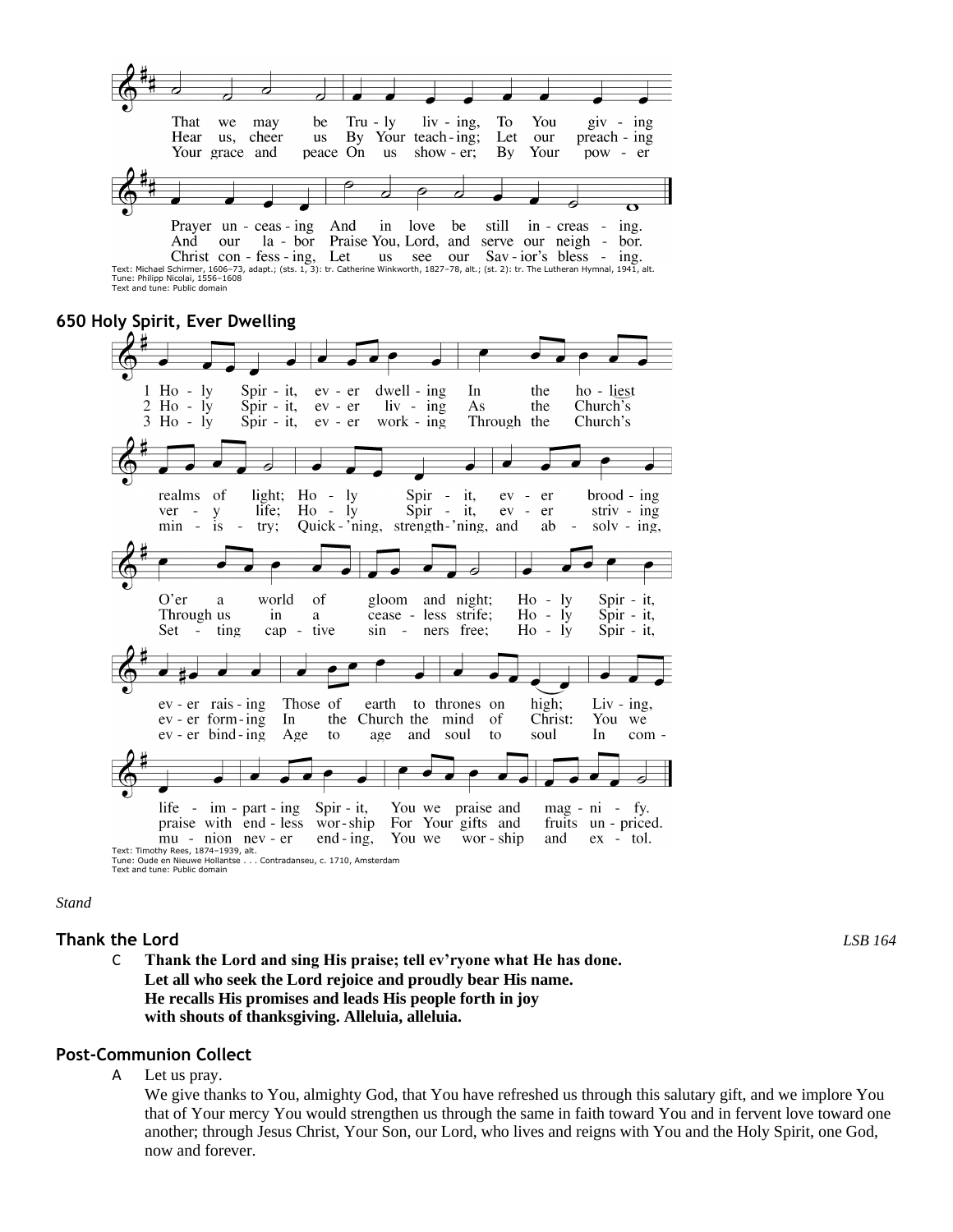#### C **Amen.**

- P The Lord bless you and keep you. The Lord make His face shine on you and be gracious to you. The Lord look upon you with favor and  $\mathbb F$  give you peace.
- C **Amen.**

# **Acknowledgments**

Divine Service, Setting One from Lutheran Service Book

Unless otherwise indicated, Scripture quotations are from the ESV® Bible (The Holy Bible, English Standard Version®), copyright © 2001 by Crossway, a publishing ministry of Good News Publishers. Used by permission. All rights reserved.

Created by Lutheran Service Builder © 2022 Concordia Publishing House.

# **Announcements**

**In our prayers** we pray for Evelyn Waterman who is dealing with chronic illness. Donna Heilman who is undergoing treatments for cancer.

**Reception of New Members.** Being received into membership by Profession of Faith is Gary Weckerlin.

# **Upcoming Events!**

**Chapel Brunch/Lunch –** All invited to join us for a brunch/lunch following the Divine Service, next Sunday, June 12.

# **Service Times**

- Sunday at 9:00 AM
- The YouTube livestream will continue on Sunday mornings at 9:00 AM.

We will continue to live stream the service at 9:00 AM Sundays, via our YouTube page. Bulletins will be emailed to you, and are on our website https://stpaulic.com/

# **General Information**

**Cry Room**: If you are in need of a place to go with your children during the service, please feel free to use the bell tower. You will still be able to hear the service from there. Also, there is a changing station in the women's bathroom.

**Bulletin Announcements**: If you are in charge of an announcement for an event, please have it to the administrative assistant by 9:00 AM on the Thursday before the first Sunday you would like it to run. E-mail it to stpaulschapel.iowacity@gmail.com

Lost and Found! In the student center is a wicker storage cube which is the Chapel's Lost and Found. Any items left in the Chapel will be placed in this container. At the end of each month, the bin will be emptied and its contents will be donated to Good Will. All Chapelites are strongly encouraged to check the Lost and Found periodically so we don't donate something of yours!